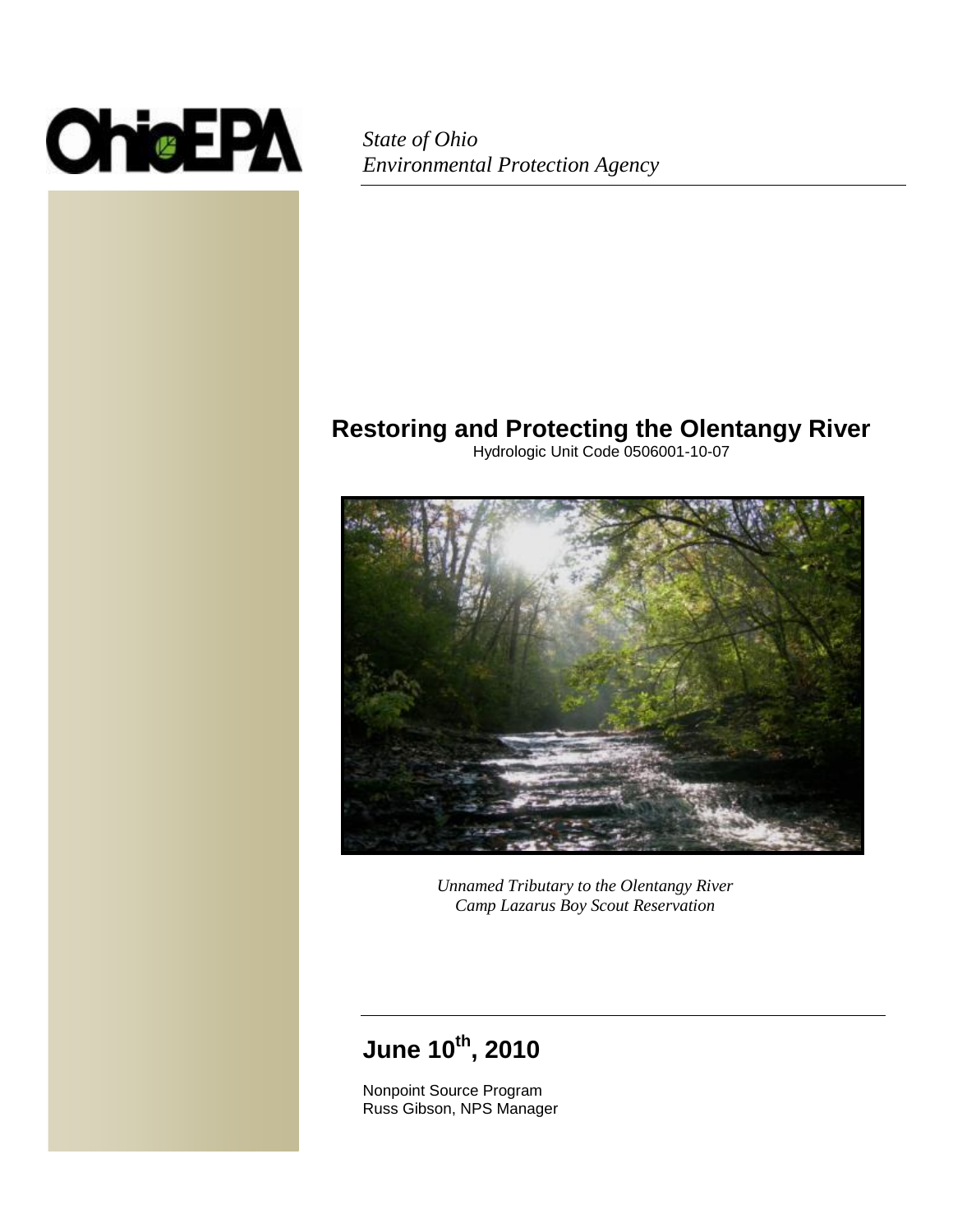# **Introduction & Project Summary**

**Waterbody Improved:** The Olentangy River within the city of Delaware was impaired due to lowhead dam structures, failing home septic systems and increased agricultural and urban stormwater runoff. Lowhead dams were barriers to fish migration and contributed to degraded water quality with their impounded pools. Failing home septic systems were contributing nutrients and elevated stormwater flows were contributing silt and sediment to the river. As a result of work completed under the Olentangy River Restoration Project nearly three miles of the previously non-attaining Olentangy River within and around the city of Delaware, Ohio are now in full attainment of its designated warmwater habitat aquatic life use.

**Problem:** Ohio EPA completed a Total Maximum Daily Load Study (TMDL) on the Olentangy River and found that the river was either partially attaining or not attaining its warmwater habitat designated aquatic life use in and around the city of Delaware. The highest magnitude causes of impairment include hydromodification by lowhead dams; nutrients from failing home sewage treatment systems (HSTS); and, sediment resulting from stormwater and agricultural runoff. The TMDL recommended that lowhead dam structures be removed, failing HSTS systems be repaired or replaced, and that agricultural and stormwater runoff be better managed. Additionally, due to rapid residential development being observed in the area, it was recommended in the TMDL that riparian buffers should be protected.

**Project Highlights:** The Olentangy River Restoration Project required multiple partners and implementers. Highlights of the project through May, 2010 include:

- Removal of four lowhead dam structures in and around the city of Delaware
- Replacement and/or repair of 126 failing HSTS systems  $\bullet$
- Fee simple acquisition of 60 acres of very high quality riparian and headwater areas  $\bullet$
- Acquisition of conservation easements on 175 acres of high quality riparian and headwater areas
- More than 10,000 agricultural acres enrolled in the Scioto River CREP
- Development and implementation of the Olentangy River Construction Stormwater permit

**Results:** Prior to completion of these projects, the four monitoring sites in and around the city of Delaware were not in attainment of the river's warmwater habitat designated aquatic life use. Fish communities, (Index of Biological Integrity) were not performing at WWH standards; macroinvertebrate communities (Invertebrate Community Index) were not meeting standards and the physical habitat conditions (Qualitative Habitat Evaluation Index) were relatively poor.

Following completion of the projects, fish (IBI) scores for all monitoring sites improved to exceed warmwater habitat standards with two of the four sites meeting exceptional warmwater habitat expectations. The macroinvertebrate scores (ICI) showed the most dramatic increases, at some sites by more than 40%. Physical habitat conditions also increased considerably with all sites but the former River street dam site exceeding warmwater habitat expectations.

Partners and Funding: The city of Delaware, Delaware County General Health District, Preservation Parks, Ohio's Scenic Rivers, ODNR-Division of Soil & Water Resources, Ohio Department of Transportation and Ohio EPA were all partners critical to the success of this project. Local funding was provided primarily by US EPA and Ohio EPA, however the city of Delaware and ODOT contributed funds to successfully completing components of this project. A section 104(b)(3) grant in the amount of \$105,000 in supplemental federal funding was provided to the city of Delaware for dam removals. \$6.3 million in funding through Ohio EPA's Water Resources Restoration Program (WRRSP) was provided for land and conservation easement acquisition. \$110,000 in section 319(h) grant funding was awarded to the local health department for home septic work. \$405,000 in supplemental section 319(h) funding was awarded to ODNR-Division of Soil & Water Resources for the conversion of an agricultural ditch into a 2 stage channel. Additionally, \$70,000 in OEPA Surface Water Improvement funds were awarded to the city of Delaware for additional dam removal work to be completed in 2010.

> **Effective Strategies for Urban Watersheds** Restoring and Protecting the Olentangy River Page 2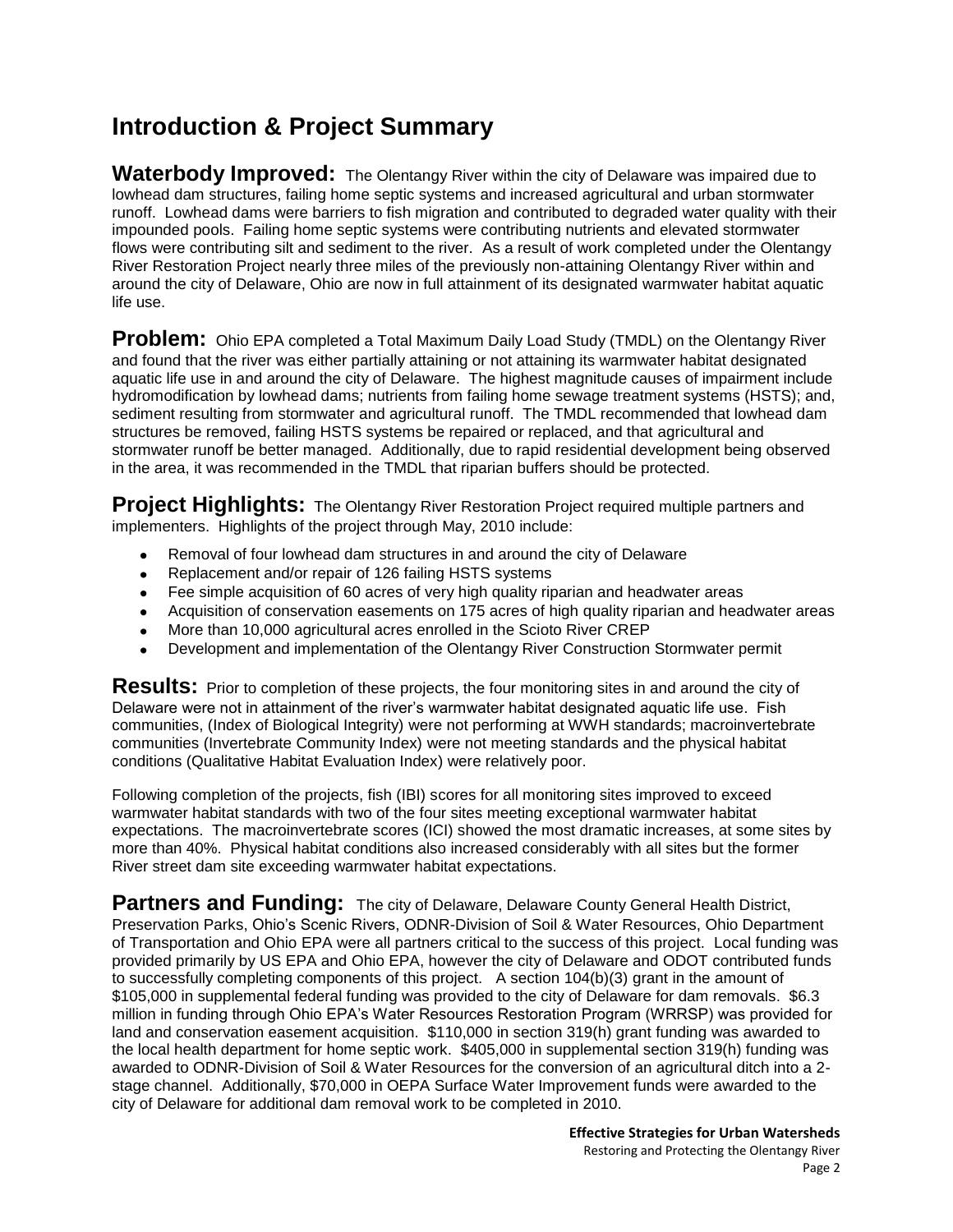**Ohio's Nonpoint Source Program:** The highest magnitude causes of impairment to Ohio's rivers and streams are nonpoint source and include hydromodification, habitat alteration, sediment and nutrients (in that order). Meeting these challenges is most effective by implementing a comprehensive nonpoint source management strategy that includes restoring impaired waters, protecting high quality waters and implementing efforts to reduce the amount of nonpoint source pollutants entering streams. Ohio EPA revised its nonpoint source program to align with these strategies in 2005.

Waters impaired by hydromodification and habitat alteration are being restored by removing lowhead dams and restoring streams using natural channel design methods to improve physical habitat conditions as well as to improve the stream's capacity to assimilate NPS pollutants. Such projects also substantially reduce sediment loadings to streams by stabilizing eroding streambanks and unstable stream channels. Since 2005, Ohio EPA has provided funding for projects that have successfully restored more than 10 miles of impaired streams and stabilized more than 4 miles of severely eroding streambanks.

We also recognize that restoring impaired waters is only effective if we are also successful at protecting and maintaining Ohio's high quality streams. We have expanded grant resources to local organizations for the acquisition of conservation easements on high quality land parcels along some of Ohio's best streams. Funding is derived from Ohio EPA's Water Resources Restoration Program (WRRSP), the Surface Water Improvement Fund (SWIF) and to a lesser extent from section 319(h) Clean Water Act grants. Since 2005, Ohio EPA has funded the acquisition of more than 2,500 acres of conservation easements.

The third component of Ohio's nonpoint source management strategy is to reduce nutrient and sediment loadings to streams from a variety of sources. We are effectively reducing agricultural NPS loadings by requiring projects that are highly targeted to small watersheds. Where problems have been specifically identified, we are making funds available from the SWIF and other sources to encourage the replacement of failing home septic systems. We have also greatly



Sediment loading from stormwater runoff in the Olentangy River in Delaware County, Ohio

expanded financial support for improving urban stormwater management by encouraging the implementation of innovative stormwater demonstration projects in urban areas. For example, more than 20 innovative stormwater projects were recently funded under the Surface Water Improvement Grants Program.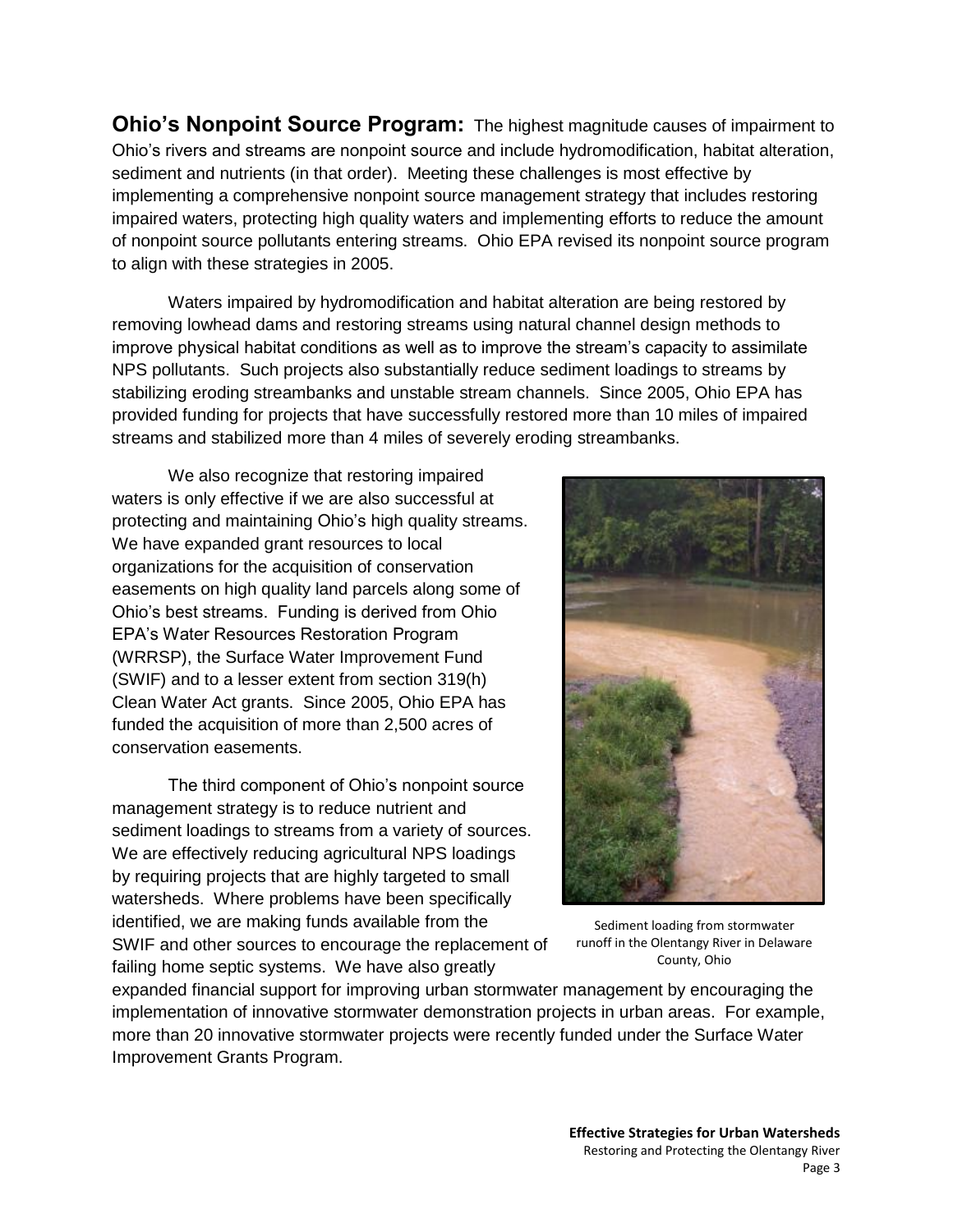**Introduction:** Urban (or rapidly urbanizing) rivers and streams present particularly difficult challenges due to the increased flows and historic alterations that have been made to stream channels as flood control and/or urban development projects. This report summarizes actions that have been successfully implemented to restore several miles of previously non-attaining segments of the Olentangy River in and around Delaware, Ohio. The Olentangy River is one of Ohio's most threatened rivers as a result of rapid conversion of land uses from agricultural to suburban and residential uses. The success of these actions is a testament to the effective collaboration of federal, state and local governments, non-profit organizations, volunteers and other watershed stakeholders.

**Setting and Attributes of the Watershed:** The Olentangy River flows 93 miles from its source east of the city of Galion, Ohio through portions of Richland, Crawford, Marion, Morrow, Delaware and Franklin counties before emptying into the Scioto River in downtown Columbus. Upper reaches of the watershed flow through agricultural lands and small villages



22 miles of the Olentangy River in Delaware and Franklin counties have been designated state scenic rivers under section 1517 of the Revised Code.

such as Caledonia, Waldo and others before entering the 1159 acre flood control reservoir created by the US Army Corps of Engineers. Land use downstream is rapidly transitioning from agriculture to residential as the river flows through southern Delaware and northern Franklin counties. Delaware county is the fastest growing county in Ohio with rapid population growth and development activities. Flowing southward through the cities of Worthington and Columbus, the Olentangy is highly urbanized and has been modified through channelization, low head dams and other impacts from highway bridges and other structures. The Olentangy reaches its confluence with the Scioto in downtown Columbus immediately south of the Ohio State

University.

The Olentangy is home to 54 species of fish, including the state threatened Bluebreast and Spotted Darters, a variety of mussel species, including the state threatened Purple Wartyback, as well as an impressive assemblage of breeding bird populations and other wildlife. 22 miles of the Olentangy River (from Delaware Dam downstream to the city of Worthington) are designated as a state Scenic River under provisions of Section 1517 of the Ohio Revised Code.

In addition to its rich and diverse biological communities, the river also provides public drinking water supplies and recreational opportunities for many central Ohioans. The Olentangy River is located in the Eastern Corn Belt Plains Ecoregion of Ohio. Within the area covered by this report, the Olentangy River is assigned the Warmwater Habitat (WWH) aquatic life use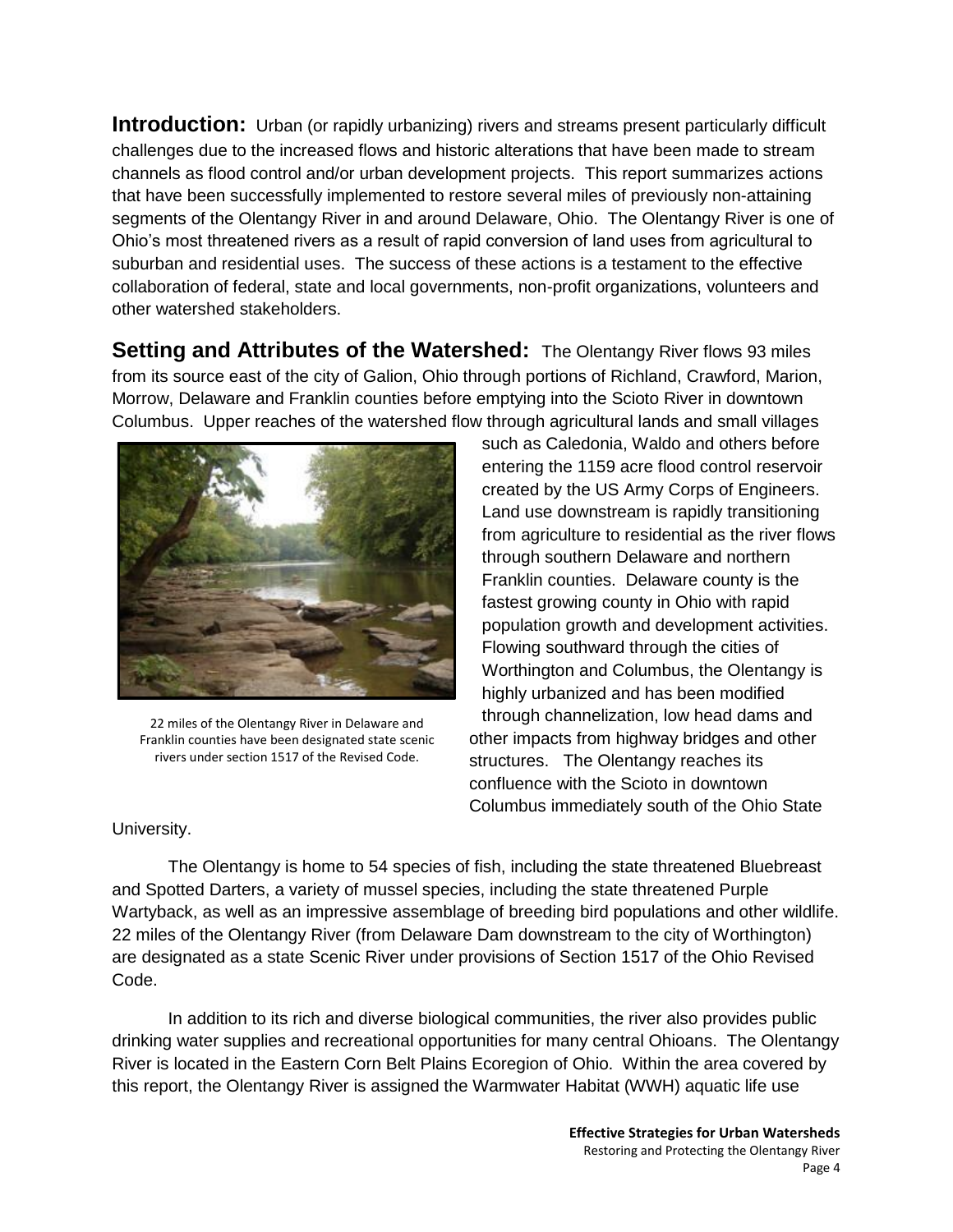designation. Other segments of the river have been designated as Exceptional Warmwater Habitat (EWH).

**Watershed Efforts within the Olentangy Watershed:** A growing partnership of citizens, local watershed groups and state, federal and local government agencies have joined together to reduce the impacts of nonpoint and other forms of pollution within the Olentangy watershed. State endorsed watershed action plans have been developed for both the upper and lower sections of the watershed by Friends of the Lower Olentangy (FLOW) and the Olentangy Watershed Alliance. Stakeholders from the cities of Delaware and Columbus, the Ohio State University, ODNR's Scenic Rivers program, ODNR's Division of Soil & Water Resources, local soil & water conservation districts, and others participated in the development of these watershed plans. The plans were developed using section 319(h) grant funds and meet the required 9-elements designated by U.S. EPA.

Ohio EPA's Division of Surface Water completed a Total Maximum Daily Load Study (TMDL) for the Olentangy River in 2006 in response to growing threats to the watershed from habitat alteration, hydromodification, silt & sediments and nutrients. The TMDL process included intensive surveys of the physical, chemical and biological characteristics of the watershed that were completed in 2005. The Olentangy River TMDL was approved by U.S. EPA—Region 5 in 2007. Successful watershed planning efforts also required extensive local participation. Stakeholders who have been active in local planning efforts within the Olentangy watershed include:

- City of Delaware, Ohio
- City of Columbus, Ohio
- Morrow County SWCD
- Delaware County SWCD
- Marion County SWCD
- Friends of the Lower Olentangy (FLOW)
- Olentangy Watershed Alliance (OWA)
- Ohio State University
- ODNR-Division of Soil & Water Resources
- ODNR-Scenic Rivers Program
- Ohio EPA—Division of Surface Water
- Ohio EPA—Division of Drinking and Ground Water
- Ohio Department of Natural Resources
- U.S. Department of Agriculture
- USDA-Natural Resources Conservation Service
- Columbus & Franklin County Metroparks
- Preservation Parks of Delaware County

**Action Items:** This report summarizes actions that have been implemented in the

Olentangy River from Delaware Dam downstream to Delaware Run. The hydrologic unit code for this segment of the river is HUC 0506001-10-07 as it flows through Delaware County, Ohio. This particular HUC unit drains 28,883 acres.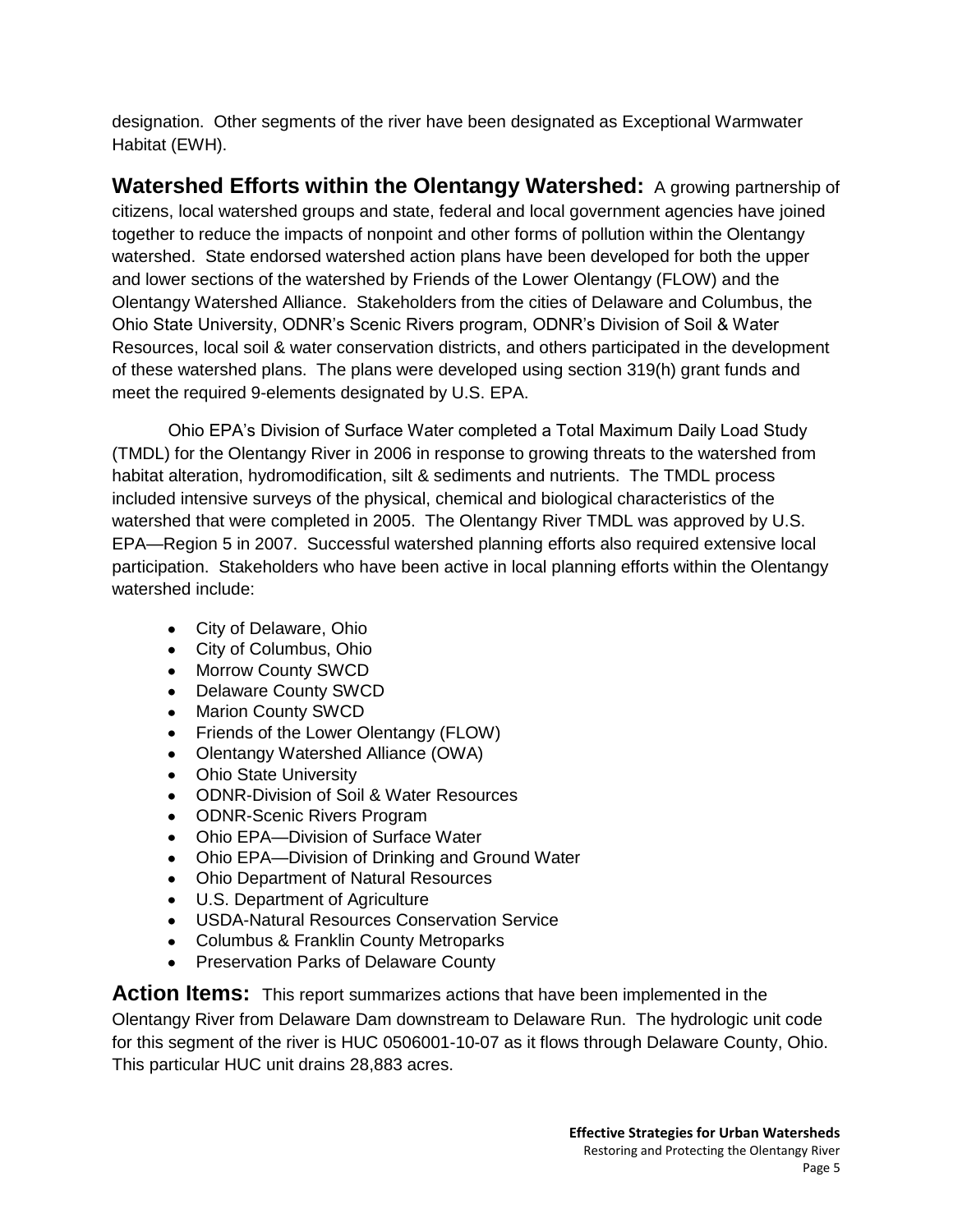Both the endorsed watershed action plans and the approved TMDL identify that the primary high magnitude causes of impairment in this section of the Olentangy River are habitat alteration, hydromodification, urban and agricultural runoff and failing HSTS systems. As a result, the endorsed watershed plans and the TMDL recommend removing all lowhead dams within the city of Delaware, replacing failing HSTS systems in southern portions of Delaware County, and more effectively managing agricultural and urban stormwater runoff. Consistent with these recommendations, the following actions have been completed (or will be completed during the summer and fall of 2010):

**Dam Removal Projects:** Seven lowhead dam structures were located within and/or near the city of Delaware in the Olentangy River. All have been recommended for removal. Four have been removed already; the remaining structures are scheduled for demolition and removal this summer or fall. A list of these structures follows:

- Main Road Dam
- Panhandle Road Dam
- Central Avenue Dam
- River Street Dam
- Stratford Road Dam
- US Route 23 Dam
- Dennison Dam

#### **Status of Recommended Actions:**

1. **Dennison Dam:** This structure was located downstream from the city of Delaware and was successfully removed in 2004 by the ODNR-Scenic Rivers Program using funds acquired

through the Scenic Rivers License Plate Program. Total costs for this project were approximately \$40,000.

2. **US Route 23 Dam:** This particular structure is currently in a very degraded state. The city of Delaware is currently contracted to remove this structure during the summer or fall of 2010 under provisions of Surface Water Improvement grant project #10SWIF-SEP-01. Funding for this project is provided to the city from Ohio EPA's Surface Water Improvement Fund.

3. **Stratford Road Dam:** The Stratford Road



River Street Dam (above) was removed in 2006 by the city of Delaware as mitigation under Ohio's Scenic Rivers Law.

dam has also been contracted for removal during the summer, fall of 2010 by the city of Delaware under provisions of #10SWIF-SEP-01. Funding for this project is from the Ohio EPA's Surface Water Improvement Fund.

4. **River Street Dam:** The River Street Dam was removed by the city of Delaware during 2006 as mitigation under Ohio's Scenic Rivers Law (ORC Sec. 1517). Total costs for this project were approximately \$40,000 and paid by the city.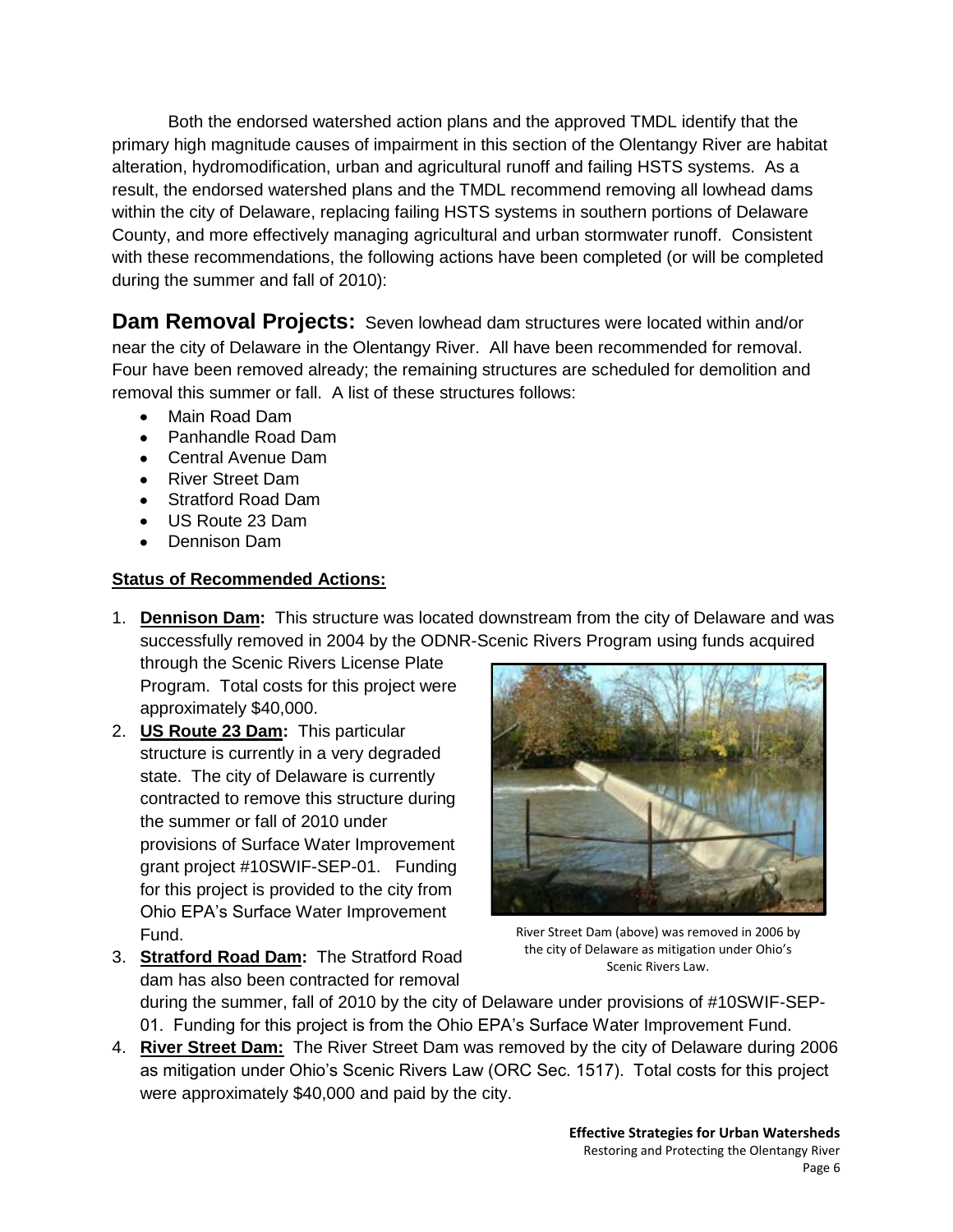5. **Central Ave Dam:** This structure was removed by the city of Delaware in 2008 under provisions of Ohio EPA funded project #05(h)L-662. Total costs for this project were

\$100,000 and provided to the city by Ohio EPA under a grant from U.S. EPA—Region 5.

6. **Panhandle Road Dam:** Panhandle Road dam is located immediately north of the city of Delaware along U.S. Route 23. This structure is currently under contract to be demolished and removed during August, 2010 by the Ohio Department of Transportation (ODOT) for section 401 mitigation credit. Funding is provided by ODOT.



This site of the former Dennison Dam in the Olentangy River has completely recovered. The dam was removed in 2004 by ODNR's Scenic Rivers Program and served as the catalyst to remove all of the lowhead dam structures in the river..



Photos show the Central Avenue Dam in the city of Delaware before and after removal. Biological monitoring completed in 2009 demonstrates a remarkable recovery within this stream segment resulting from these nonpoint source projects such as this one.

**Home Septic Replacement:** Issues related to nutrients resulting from failing home sewage treatment systems were identified in both the endorsed watershed action plans as well as the approved TMDL for the Olentangy River. Under provisions of section 319(h) grant funded project #05(h)EPA-07, the Delaware County General Health District embarked upon a project to inspect and evaluate all discharging systems within Delaware County. Owners of systems found to be failing were ordered to repair and/or replace the system.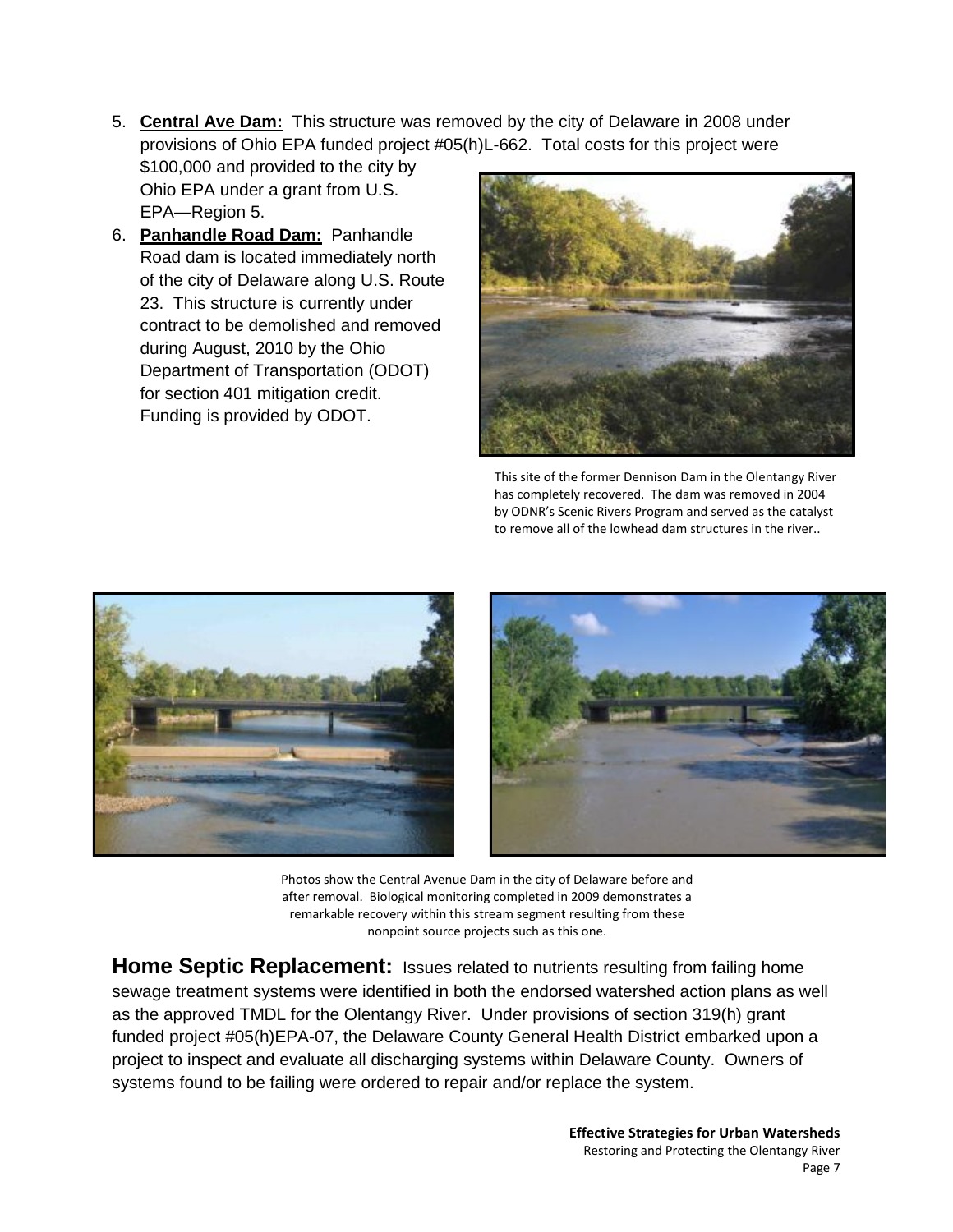#### **Status of Recommended Actions:**

This project was conducted for a period of three years. During that time, the Health Department conducted 3,952 HSTS unit inspections. Using both cost share funding provided under the section 319 grant and homeowner funding, 126 failing HSTS were either repaired and/or replaced throughout the watershed. The project was completed in 2008 and resulted in nitrogen load reductions of 5,436 pounds per year and phosphorus reduction of 2,068 pounds per year. The section 319 grant was closed on 09/05/08.

**Olentangy River Special Construction Stormwater Permit:** A third high magnitude cause of impairment identified in the Olentangy Watershed Action Plans and the

approved TMDL are issues related to stormwater management. In response to recommendations within these documents, Ohio EPA implemented the revised Olentangy River Construction Stormwater permit identifying more stringent requirements for construction activities occurring within the Olentangy watershed. The permit also identifies more robust mitigation requirements for several related activities.

#### **Status of Recommended Actions:**

The permit was first public noticed on March 12 2007 with a public comment period extended to May 7, 2008 to accommodate the public interest generated by the general permit. Revisions were made following the public comment period and the



Green stormwater practices such as illustrated above will become more commonplace in the Olentangy watershed as a result of the Olentangy River Special Construction Stormwater permit implemented in 2009 by Ohio EPA.

Olentangy River General Permit was issued as final in April, 2009. This permit requires stream setbacks necessary to protect the Olentangy River, enhanced mitigation and requirements implementation of many of the recommendations of the Olentangy TMDL. This permit serves as an effective tool for managing development and construction in the watershed in a more manageable and responsible manner.

### **Scioto River Conservation Reserve Enhancement Program (CREP):**

Agricultural runoff from areas upstream from the city of Delaware has also been identified as a contributor to nonpoint source causes of impairment within the Olentangy River. The Scioto River Conservation Reserve Enhancement Program (CREP) is enrolling up to 70,000 acres of vulnerable riparian corridor and marginal farmlands into 15-year conservation set-asides under this program administered by the USDA-Farm Service Agency (FSA). The Olentangy River is included in the Scioto River CREP area. Nearly 20% of the acres currently enrolled in the CREP are within the Olentangy watershed.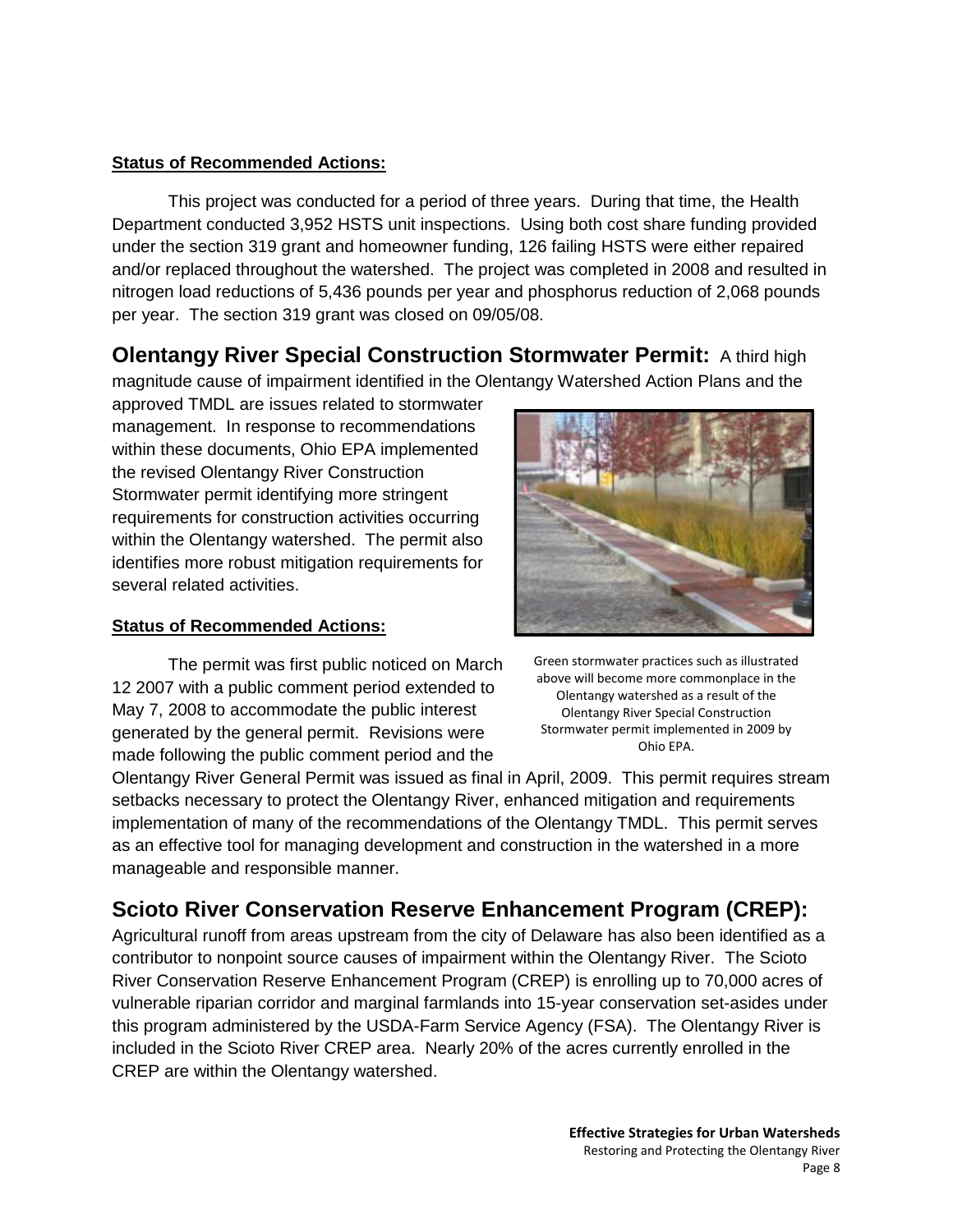**Status of Recommend Actions:** Sign-ups for the Scioto CREP within the Olentangy watershed have been very vigorous. Through 6/1/10, more than 12,300 acres have been enrolled in the Scioto CREP within the Olentangy watershed. Following is a county-by-county listing of CREP sign-ups in and upstream from the city of Delaware:

- Marion County-8,955 acres
- Morrow County-1,443 acres
- Delaware County—800 acres
- Crawford County—1,143 acres

Successful CREP sign-ups and participation by the agricultural community within the Olentangy watersheds is a direct reflection on the work of the various local soil & water conservation districts in the watershed, ODNR's Division of Soil & Water Resources and the Olentangy River watershed coordinator. County-by county annual nonpoint source pollutant load reductions estimated from the practices installed under this program include:

| County          | <b>Nitrogen</b><br>(Ibs/year) | <b>Phosphorus</b><br>(Ibs/year) | <b>Sediment</b><br>(tons/year) |  |
|-----------------|-------------------------------|---------------------------------|--------------------------------|--|
| <b>Marion</b>   | 14,371                        | 7,734                           | 3,232                          |  |
| <b>Morrow</b>   | 5,486                         | 2.946                           | 1,527                          |  |
| <b>Crawford</b> | 3,116                         | 1,675                           | 800                            |  |
| <b>Delaware</b> | 2.449                         | 1,316                           | 647                            |  |
| <b>TOTALS</b>   | 25,422                        | 13,671                          | 6,206                          |  |

As a result of the extended length of sign-up and land retirement (15-years) associated with the Scioto River CREP, we anticipate seeing continued reductions in nutrient and sediment loadings to the Olentangy River for at least the 15 year period in which marginal lands are out of production.

**Protection of Critical High Quality Habitat:** As indicated previously in this report, effective management of nonpoint source pollution in rapidly developing urban watersheds such



This direct tributary to the Olentangy River is permanently protected as a result of the acquisition of a conservation easement on Camp Lazarus within Delaware County.

as the Olentangy also requires the protection of existing high quality riparian areas and important headwater areas. Land conservation and preservation initiatives within this segment of the Olentangy River have been ongoing for many years. For example, Ohio's Scenic Rivers program holds many acres of conservation easements in the Scenic River portion of the watershed. Ohio EPA has also been instrumental in protecting two extremely important land parcels in recent years. Land acquisition using Ohio EPA's Water

**Effective Strategies for Urban Watersheds** Restoring and Protecting the Olentangy River Page 9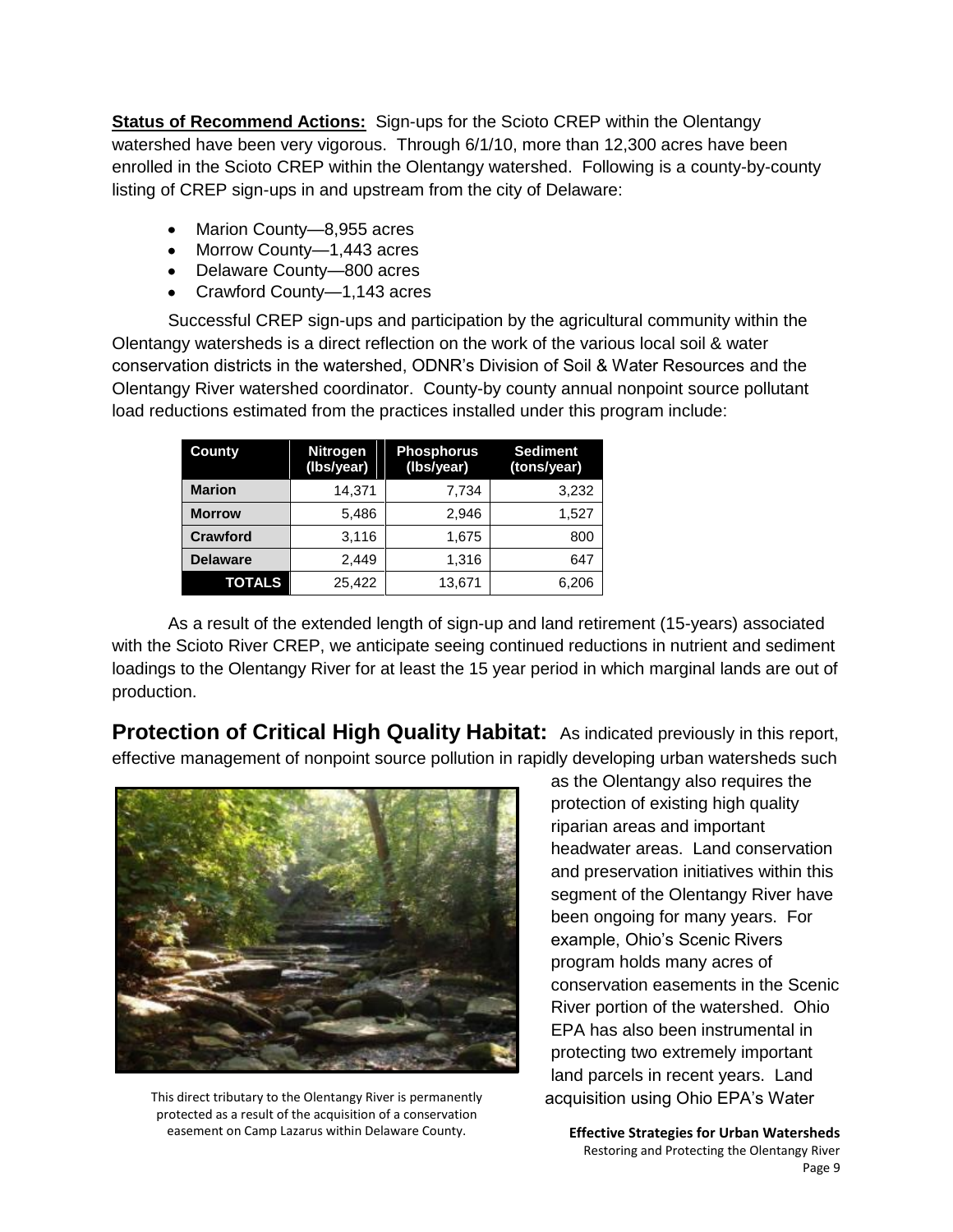Resources Restoration Sponsorship Program (WRRSP) has proven critical in preventing conversion of high quality areas into housing and/or other developments.

#### **Status of Recommended Actions:**

**Camp Lazarus Conservation Easement Acquisition:** WRRSP funding in the amount of nearly \$2.4 million was provided to the Preservation Parks of Delaware County to enable the acquisition of conservation easements on 175 acres of high quality riparian and headwater areas in Camp Lazarus. The camp is owned by the Boy Scouts of America and was threatened with sale to a developer for residential development. The project was completed in 2006 and protects very quality forested riparian property as well as considerable lengths of headwater tributary streams.

**Big Run Preserve Acquisition:** More than \$3.9 million was provided to the Preservation Parks of Delaware County by Ohio EPA's WRRSP for the fee simple acquisition of 60 acres within the Big Run subwatershed. This important high-quality parcel was scheduled to be converted to residential development at the time of acquisition in 2006. More than 8,500 linear feet of headwater tributary streams within this segment of the Olentangy watershed are now permanently protected.

**Monitoring Results:** Comprehensive monitoring and bio-assessment of the Olentangy River was completed in 2005 as part of the TMDL process. In anticipation of the actions summarized in this report, Ohio EPA's Ecological Assessment Unit (EAU) completed additional highly targeted baseline monitoring in 2006. Additional fish monitoring was completed in autumn 2008 as part of a media event. Ohio EPA biologists at that time observed improvements in the quality of the fish species that were collected compared to baseline monitoring results prior to removal of the dam. The map included in Appendix A of this report depicts the monitoring sites and their proximity to dam removal areas:

In 2009, a nearly three-mile section of the Olentangy River within the city of Delaware was assessed by Ohio EPA's EAU staff, evaluating fish and macroinvertebrate biological communities and the quality of the physical habitat supporting those communities. The study was undertaken to assess conditions in the Olentangy upstream, within, and downstream from three low head dam impoundments following removal of two of these dams. Results have been impressive with the following observations:



In 2005, prior to the River Street dam removal, the fish community within its dam pool (Rm

Ohio EPA biologists sample for fish near the former site of the Central Ave. Dam in Delaware.

25.8) included no pollution intolerant species while in 2009, 5 pollution intolerant species (black redhorse, silver shiner, stonecat madtom, brindled madtom, and banded darter) were collected in the newly free-flowing reach. Index of Biotic Integrity (IBI) scores

> **Effective Strategies for Urban Watersheds** Restoring and Protecting the Olentangy River Page 10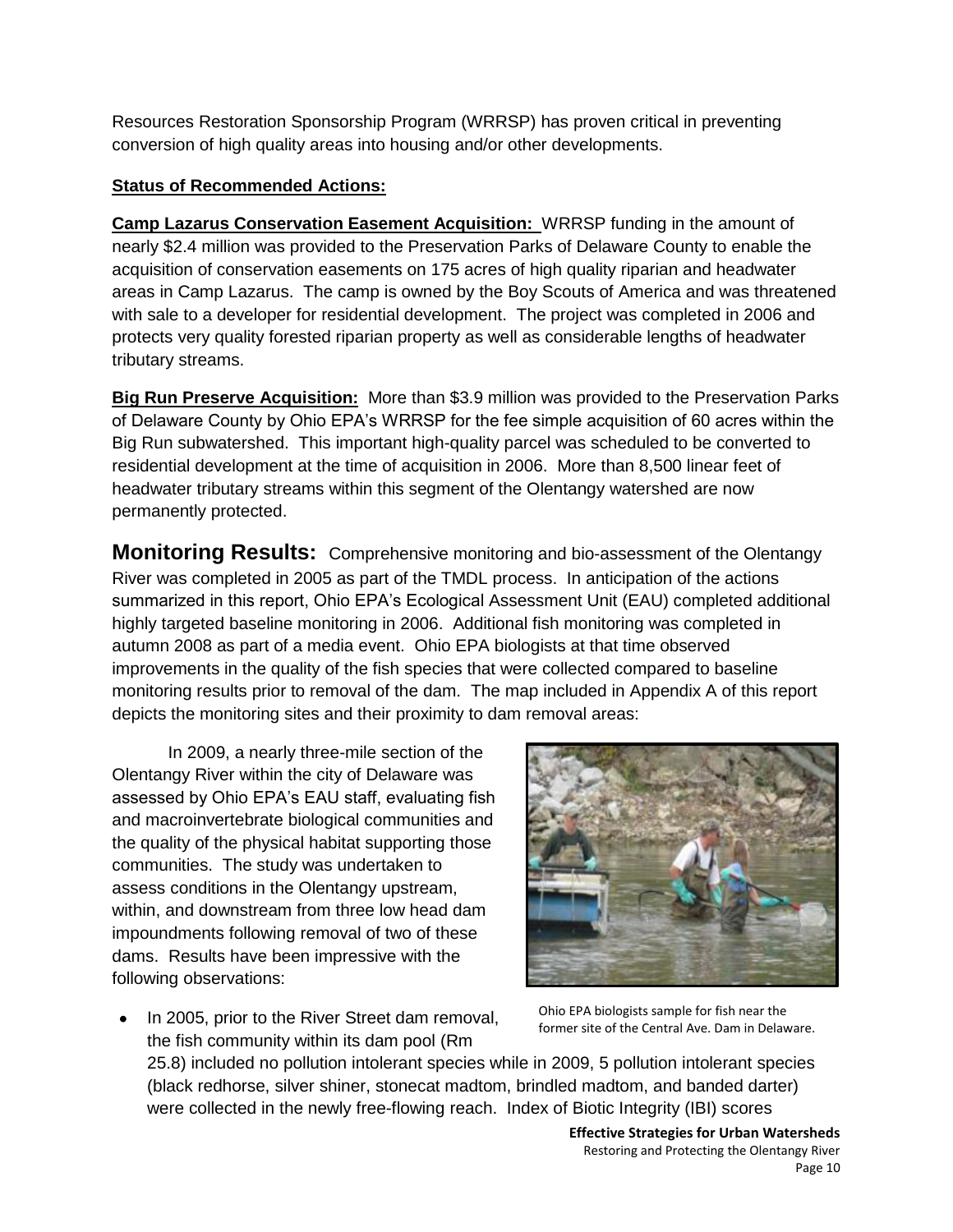improved from 34 in 2005 to 46 in 2009. Total number of fish species collected at this site increased from 16 different species in 2005 to 23 different species in 2009.

Similar improvements were noted in the Central Avenue Dam pool (RM 26.0). In 2005 only  $\bullet$ one pollution intolerant species (black redhorse) was collected. Just a little over a year following the removal of the dam, sampling in 2009 collected five pollution intolerant species (black redhorse, silver shiner, stonecat madtom, brindled madtom, and banded darter). Fish species increased from 21 in 2005 to 28 in 2009. Similarly IBI scores increased from 38 in 2005 to 48 in 2009.

Macroinvertebrate communities showed significant improvement with the removal of the Central Avenue and River Street dams. The William Street site (near the former River Street



Aquatic macroinvertebrates such as this dobsonfly larva are important indicators of water quality.

dam pool) improved from an Invertebrate Community Index (ICI) score of 32 in 2005 (pre-removal) to an ICI of 52 in 2009. Most significantly, total taxa richness of macroinvertebrates collected during sampling increased from 54 to 94. The number of sensitive taxa increased from 15 to 42. The Central Avenue sampling site improved from an ICI of 26 in 2005 to an ICI of 44 in 2009. Total taxaa richness of macroinvertebrates collected at this site increased from 53 to 81 with the number of sensitive taxaa increasing from 17 to 39 species.

The table below provides aquatic life use

attainment status from all of the sites in the city of Delaware where post-project monitoring was completed by Ohio EPA:

Aquatic Life-Use Status and Monitoring Results for the Olentangy River before and after completion of dam removal activities within the city of Delaware, Ohio. All monitoring was completed by Ohio EPA—Ecological Assessment Unit staff.

| <b>Sample</b><br>Location<br><b>River</b><br><b>Mile</b> | <b>Aquatic Life</b><br><b>Use</b><br><b>Designation</b> | <b>Aquatic Life</b><br><b>Use</b><br><b>Attainment</b><br><b>Status</b> | Index of<br><b>Biotic</b><br><b>Integrity</b><br>(IBI) | <b>Modified</b><br>Index of<br>Well-<br><b>Being</b><br>(MiWB) | Invertebrate<br>Community<br><b>Index</b><br>(ICI) | Qualitative<br><b>Habitat</b><br><b>Evaluation</b><br><b>Index</b><br>(QHEI) |  |  |
|----------------------------------------------------------|---------------------------------------------------------|-------------------------------------------------------------------------|--------------------------------------------------------|----------------------------------------------------------------|----------------------------------------------------|------------------------------------------------------------------------------|--|--|
| <b>Olentangy River 2005</b>                              |                                                         |                                                                         |                                                        |                                                                |                                                    |                                                                              |  |  |
| 28.2                                                     | <b>WWH</b>                                              | <b>NON</b>                                                              | 30                                                     | 6.1                                                            | 20                                                 | 55.5                                                                         |  |  |
| 27.5                                                     | WWH                                                     | <b>PARTIAL</b>                                                          | 42                                                     | 7.1                                                            | 42                                                 | 81                                                                           |  |  |
| 26.0                                                     | WWH                                                     | <b>PARTIAL</b>                                                          | 38                                                     | 9.5                                                            | 26                                                 | 45.5                                                                         |  |  |
| 25.8                                                     | <b>WWH</b>                                              | <b>PARTIAL</b>                                                          | 34                                                     | 8.6                                                            | 32                                                 | 49.0                                                                         |  |  |
| <b>Olentangy River 2009</b>                              |                                                         |                                                                         |                                                        |                                                                |                                                    |                                                                              |  |  |
| 27.5                                                     | <b>WWH</b>                                              | <b>FULL</b>                                                             | 46                                                     | 9.4                                                            | 54                                                 | 70.0                                                                         |  |  |
| 26.0                                                     | WWH                                                     | <b>FULL</b>                                                             | 48                                                     | 8.8                                                            | 44                                                 | 62.5                                                                         |  |  |
| 25.8                                                     | WWH                                                     | <b>FULL</b>                                                             | 46                                                     | 9.1                                                            | 52                                                 | 54.4                                                                         |  |  |
| 25.4                                                     | <b>WWH</b>                                              | <b>FULL</b>                                                             | 48                                                     | 9.0                                                            | 52                                                 | 63.0                                                                         |  |  |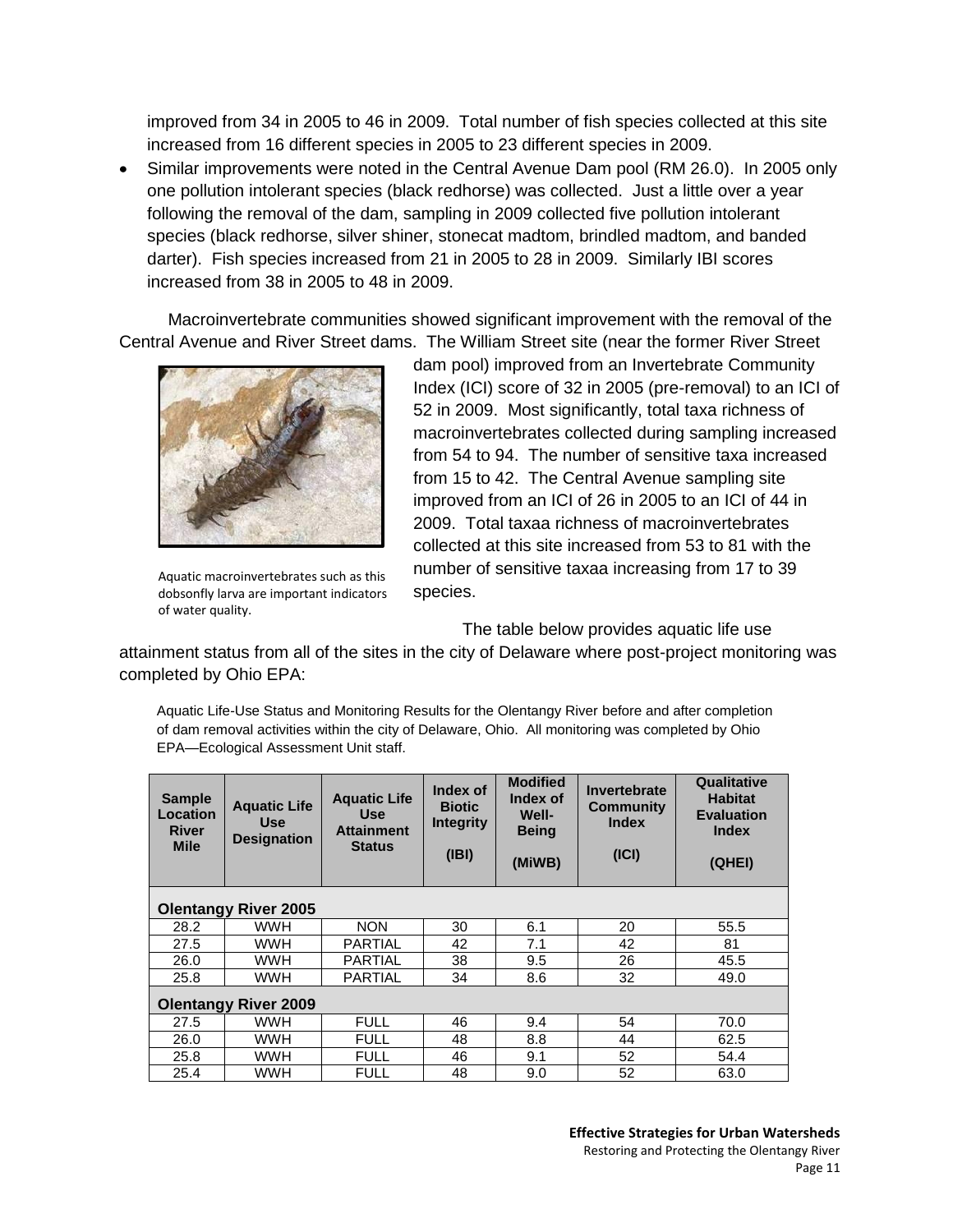**Conclusion:** A well designed assessment of water quality problems through the TMDL and watershed planning processes combined with state, local and federal commitment to implement well-reasoned recommendations substantially improved water quality and eliminated nonpoint source causes of impairment within the Olentangy River in and around Delaware, Ohio. Fish communities improved, resulting in a reappearance of multiple species of pollution intolerant fish in each of the former dam pools. Macroinvertebrate communities increased dramatically with all monitoring sites meeting warmwater (or exceptional warmwater) habitat standards. Physical habitat is already showing dramatic measurable improvements as well. All project sites are now meeting the river's designated warmwater habitat aquatic life use.

Urban streams such as the Olentangy present unique challenges. By implementing the watershed approach and engaging key stakeholders in the area, measurable water quality restoration was made possible with relatively modest funding. Nonpoint source management projects need not be large to be effective. However, their success is dependent upon actions being focused on known problems and in concert with local interests and concerns. Continued enjoyment of the water quality benefits derived from the Olentangy River Restoration Project will be dependent upon continued local stewardship and ongoing actions to protect and maintain the Olentangy River.